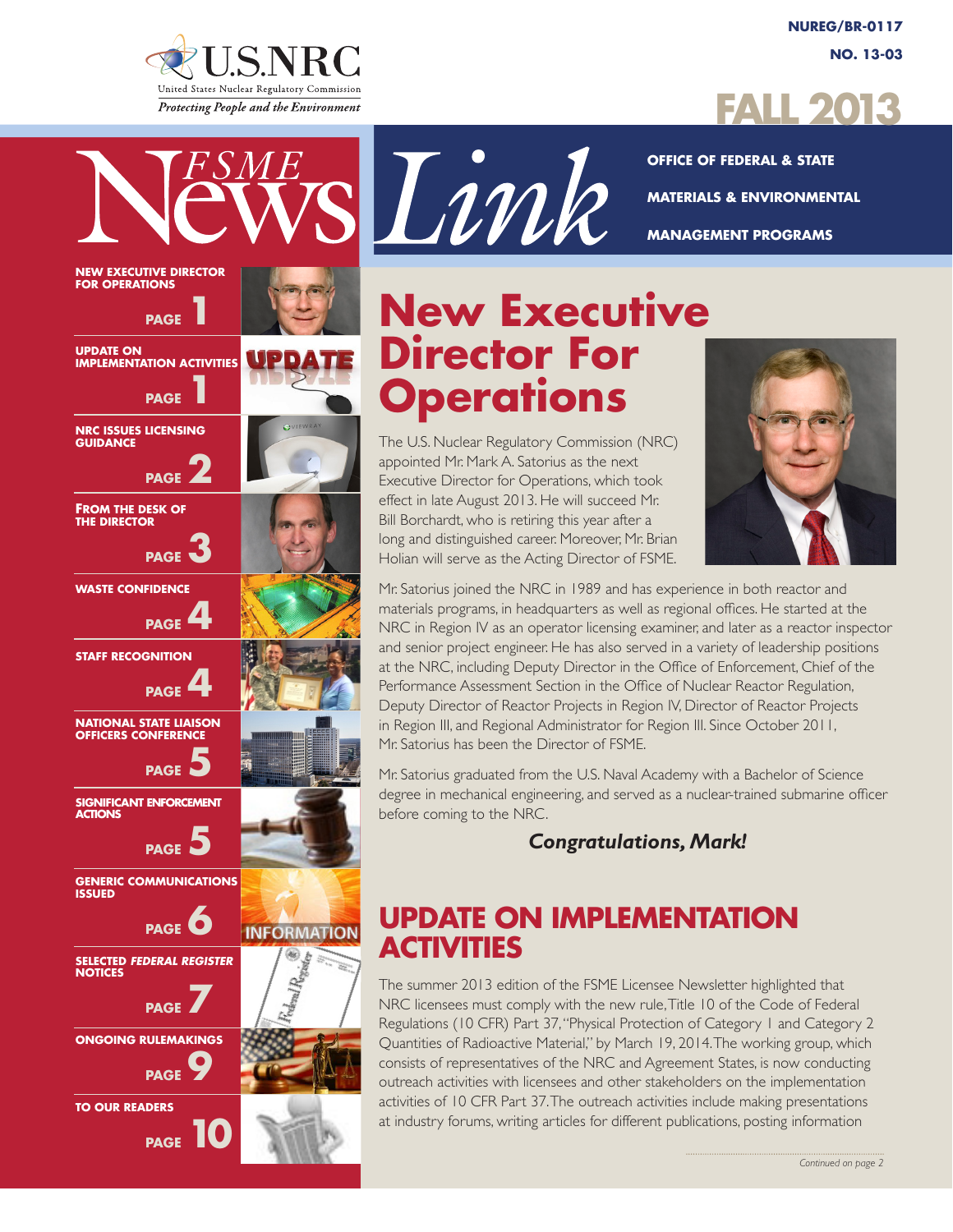# ESME Limk



on the NRC's Web site, interacting with Agreement State regulatory agencies, and having direct discussions with stakeholders.

**FALL 2013**

The FSME staff has already received questions from stakeholders seeking guidance on the applicability of the rule, documents, and the process to rescind the existing security orders or license conditions. The answers to frequently asked questions will be posted on the NRC radioactive material security Web site, which can be accessed at http://www.nrc.gov/security/ byproduct.html. The NRC radioactive material security Web site now has much useful and relevant information on 10 CFR Part 37, which will be update on an ongoing basis. Among the useful links included in the Web site:

- 10 CFR Part 37 (rule) http://www.nrc.gov/reading-rm/doc-collections/cfr/part037/
- NUREG 2155 (guidance) http://www.nrc.gov/reading-rm/doc-collections/nuregs/staff/sr2155/
- comparison between existing security requirements and 10 CFR Part 37 (Attachment 1) http://pbadupws.nrc.gov/docs/ML1132/ML113290229.pdf

In addition, affected licensees seeking clarification of the requirements or additional guidance can send an e-mail to Part37Resource@nrc.gov.

(Contact: Ernesto Quinones, FSME, 301-415-0271 or Ernesto.Quinones@nrc.gov)



# **NRC ISSUES LICENSING GUIDANCE**

On July 24, 2013, the NRC, in conjunction with the Agreement States through a joint working group, issued licensing guidance for the ViewRay™ System for Radiation Therapy (ViewRay™ System).

The ViewRay™ System contains three cobalt 60 sources on a rotating gantry assembly, integrated with a magnetic resonance imaging (MRI) system capable of imaging during treatment. The ViewRay<sup>™</sup> System is the first real-time image-guided radiation therapy device that the NRC will license.

After the working group's review, the group concluded that the ViewRay™ System should be licensed using a customized licensing approach under 10 CFR 35.1000, "Other Medical Uses of Byproduct Material or Radiation from Byproduct Material." The NRC used this approach because the existing teletherapy regulations in 10 CFR 35.600, "Use of a Sealed Source in a Remote Afterloader Unit, Teletheraphy Unit, or Gamma Sterotactic Radiosurgery Unit," did not adequately align with some of the key features of the ViewRay™ System.

Moreover, the regulation requirements in 10 CFR 35.1000 were designed to address the needs of emerging medical technologies without having to resort to rulemaking. If the NRC becomes aware of future developments or as additional experience is gained related to the medical use of the ViewRay<sup>TM</sup> System, then the NRC staff will consider revising the licensing guidance.

The licensing guidance may be found under the NRC Medical Uses Licensee Toolkit at http://www.nrc.gov/materials/miau/med-use-toolkit.html.

(Contact: Sophie Holiday, FSME, 301-415-865 or Sophie.Holiday@nrc.gov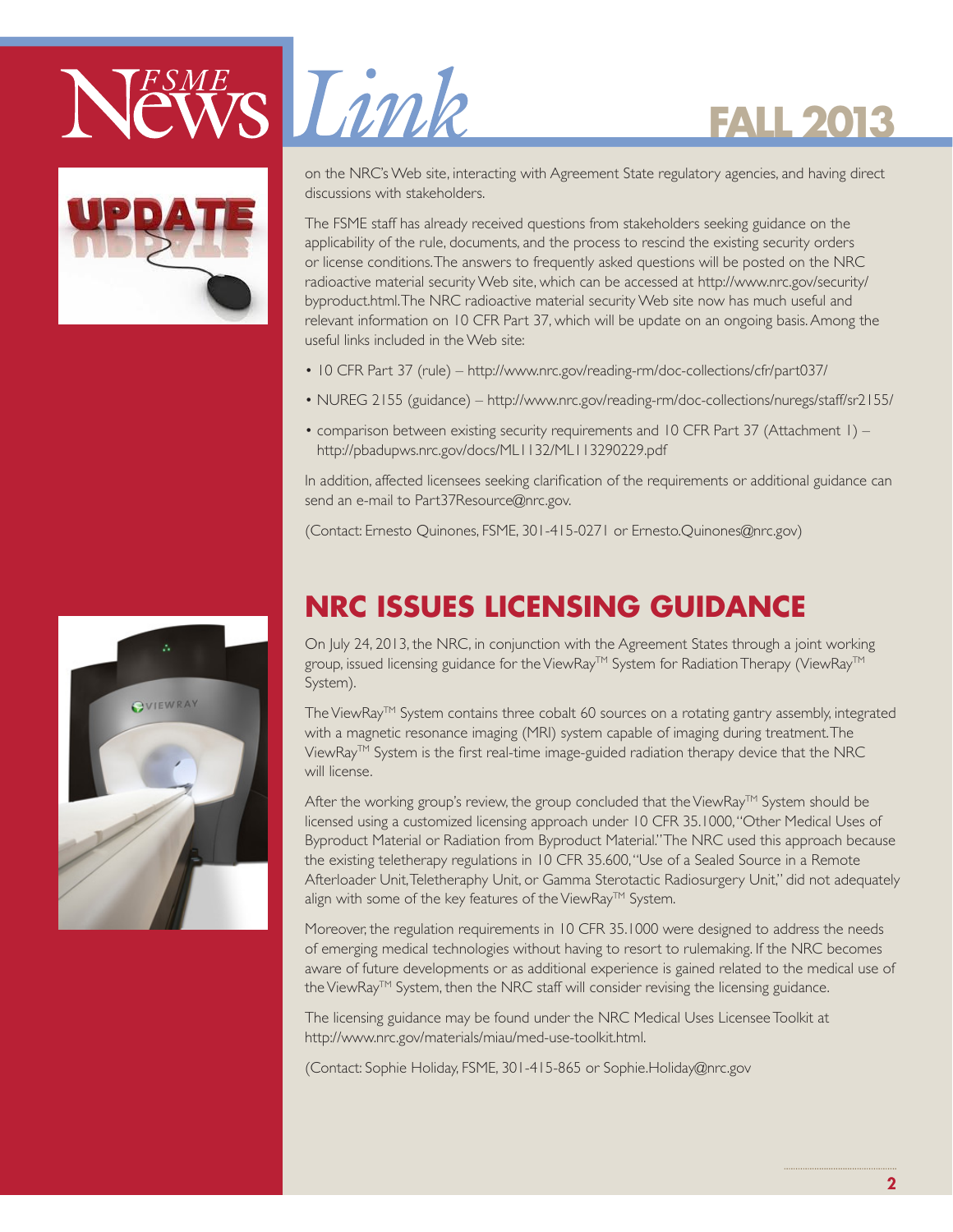

### **FROM THE DESK OF THE DIRECTOR**

As mentioned in this newsletter, I am backfilling for Mr. Mark A. Satorius as the Acting Director of FSME following Mark's transition to the Executive Director for Operations (EDO) position.

At the recent Organization of Agreement States (OAS) meeting in Reno, NV, I gave a presentation on the Risk Management Regulatory Framework efforts within the NRC. It was great interacting with many of our Agreement State representatives, and I look forward to our continued partnership. I want to reiterate that I will continue to take seriously my responsibility to share information with our partners within the National Materials Program (NMP). The American public deserves to be assured that all 25,000 plus nuclear materials licensees across the country are using nuclear material in a safe and secure manner, regardless of whether they reside in an Agreement State or a non Agreement State. We should continue to focus on ensuring that the NMP provides a consistent and predictable regulatory environment, regardless of the regulator. The continued success of the program depends on our ability to openly dialogue and assist each other. The spirit of this philosophy was demonstrated at the OAS meeting where both the NRC and Agreement States declared their support for the State of Georgia's efforts to improve its Agreement State Program. Other highlights of the OAS meeting included a video greeting from the NRC Chairman Allison M. Macfarlane and a keynote presentation by Mike Weber, the Deputy Executive Director for Materials, Waste, Research, State, Tribal, and Compliance Programs, on managing the NMP's cumulative regulatory effects. The NRC was also represented by several NRC offices and included several new managers, such as Chris Miller (Director of Intergovernmental Liaison and Rulemaking/FSME), Jim Clifford (Director of Division of Nuclear Materials Safety/Region I), and Barry

Westreich (Cyber Security Director/Office of Nuclear Security and Incident Response (NSIR)). Agreement State participation at this year's annual meeting was excellent, with mostly program director participants. The National Nuclear Security Administration made two presentations at the meeting–on the Global Threat Reduction Initiative and on responding to radiography accidents. The meeting also included sessions on adequacy and compatibility, making compatibility more performance based, revising performance metrics, and training by the NRC on the use of the Nuclear Material Events Database. We had a very productive meeting. I'd like to particularity highlight one delivered by a participant from Pennsylvania, Mr. Frank Costello's presentation on events, which very effectively reminded us all of our individual importance to the success of the NMP!

On another note, I would like to bid a fond farewell to a key manager in FSME. Mr. Brian McDermott has been selected as the Deputy Director for NSIR within the NRC. Mr. McDermott transitioned to his new position in early September 2013. Mr. McDermott brought his extensive technical background and understanding of source security to FSME, and he worked extremely well with our Agreement State partners and external stakeholders on nuclear material safety. While the office works through replacement options for

Mr. McDermott, Ms. Pamela Henderson will serve as the Acting Director for the Division of Materials Safety and State Agreements (MSSA). She is currently the Deputy Director of MSSA. Ms. Henderson joined the NRC in 1991 as a health physicist in Region I. She holds a bachelor's degree in biology and environmental studies, a second bachelor's degree in chemistry and nuclear medicine and a master's degree in health physics.

I know you will join me in thanking Mr. Mark Satorius for his dedicated and exemplary leadership of FSME; we wish him well as the EDO. Also, we send our best to Mr. Brian McDermott as he moves on to NSIR, where he will continue to be an advocate for a safe and secure NMP.

Hoping for a great fall season for you all….

Brian Holian, Acting Director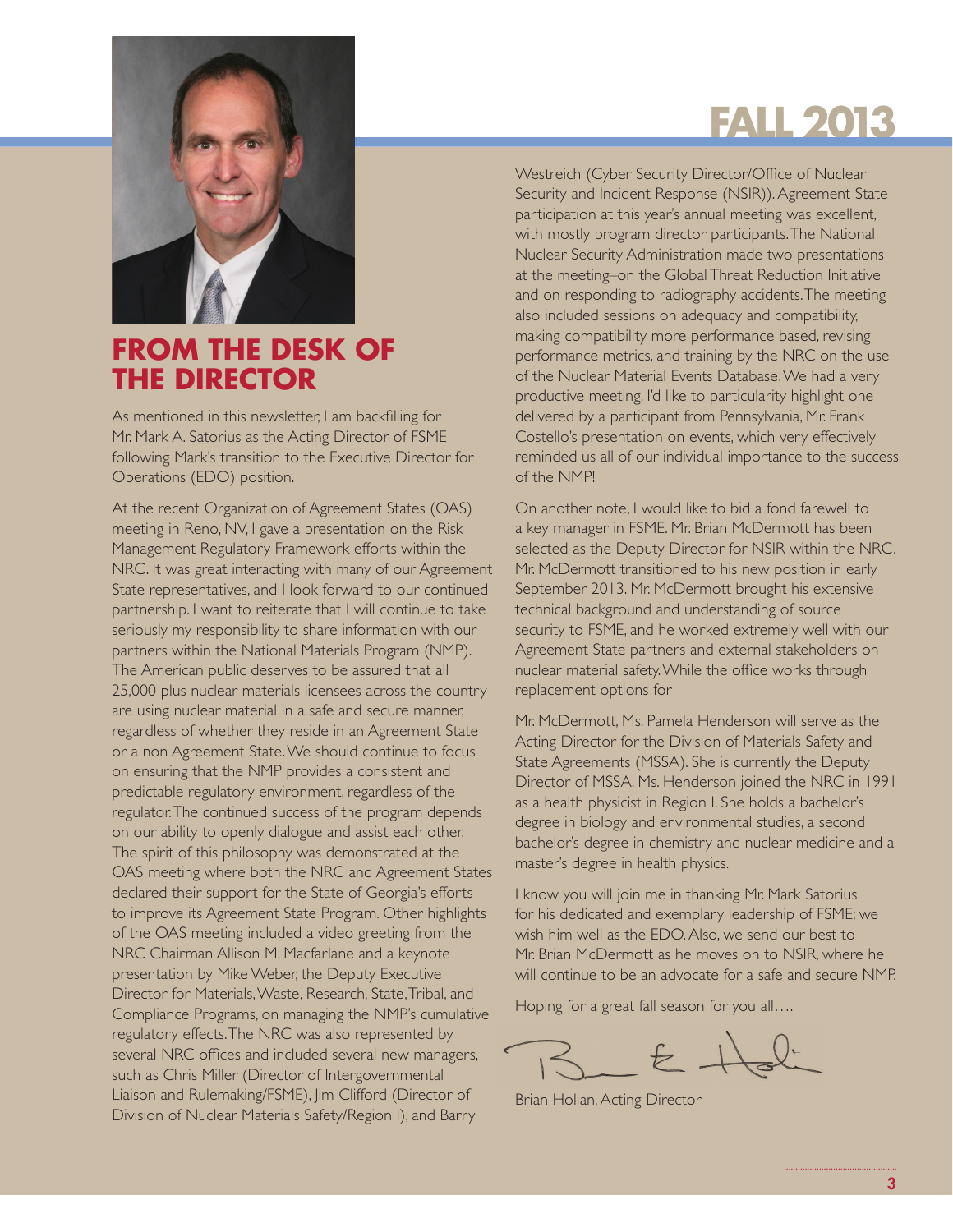





# **WASTE CONFIDENCE**

On Monday, August 5, 2013, the Commission approved the publication of the proposed Waste Confidence Rule and the draft NUREG 2157, "Waste Confidence Generic Environmental Impact Statement" (DGEIS) in the Federal Register for public comment. The proposed rule and DGEIS will be available for public comment starting September 2013.

During the 75-day public comment period, the NRC plans to hold nine regional public meetings and two nationally Webcast meetings at NRC headquarters on the DGEIS and proposed rule. Currently, the NRC plans to hold meetings in California, Colorado, New York, Massachusetts, Minnesota, Ohio, and North Carolina, with additional locations to be determined in the near future.

The NRC is developing the proposed Waste Confidence Rule and DGEIS in response to the June 2012 decision by the U.S. Court of Appeals for the District of Columbia Circuit to vacate and remand the Commission's 2010 Waste Confidence Decision and Rule. In September 2012, the Commission instructed the NRC staff to develop a revised Rule supported by a generic environmental impact statement that addresses the environmental impacts of continued storage of spent nuclear fuel.

The public can stay informed and follow Waste Confidence activities through a variety of means. First, the NRC periodically sends out e-mail announcements of new material and upcoming events. Interested parties may sign up to receive e-mails about Waste Confidence activities by e-mailing WCOutreach@nrc.gov with a request to be added to the distribution list. Secondly, the NRC periodically posts updates to the Waste Confidence Web site, http://www.nrc.gov/waste/spent fuel storage/wcd.html. Interested parties can sign up for automatic e-mail alerts whenever the Waste Confidence Web site is updated using GovDelivery. Under "Subscriber Preferences," choose the Waste Confidence pages for which you would like to receive updates. Thirdly, interested parties can monitor the docket for the Waste Confidence rulemaking on the Federal rulemaking Web site, http://www.regulations.gov, by searching on Docket ID NRC-2012-0246. Regulations.gov also provides e-mail alerts when changes or additions occur in a docket folder.

(Contact: Andy Imboden, NMSS, 301-287-9220 or Andy.Imboden@nrc.gov)



# **STAFF RECOGNITION**

On August 28–29, 2013, the FSME staff participated in a U.S. Army Corps of Engineers (USACE) meeting along with participants from the U.S. Department of Energy. The purpose of the meeting was to discuss remediation, stakeholder engagement, current status, and path forward for the USACE's work at the Shallow Land Disposal Site, located in Parks Township, PA, east of Pittsburgh. The site is being remediated under the Formerly Utilized Sites Remedial Action Program. At the conclusion of the meeting, USACE presented Yolande Norman, the former NRC project manager, with "The Commander's Award for Public Service" for her efforts working with USACE on this project.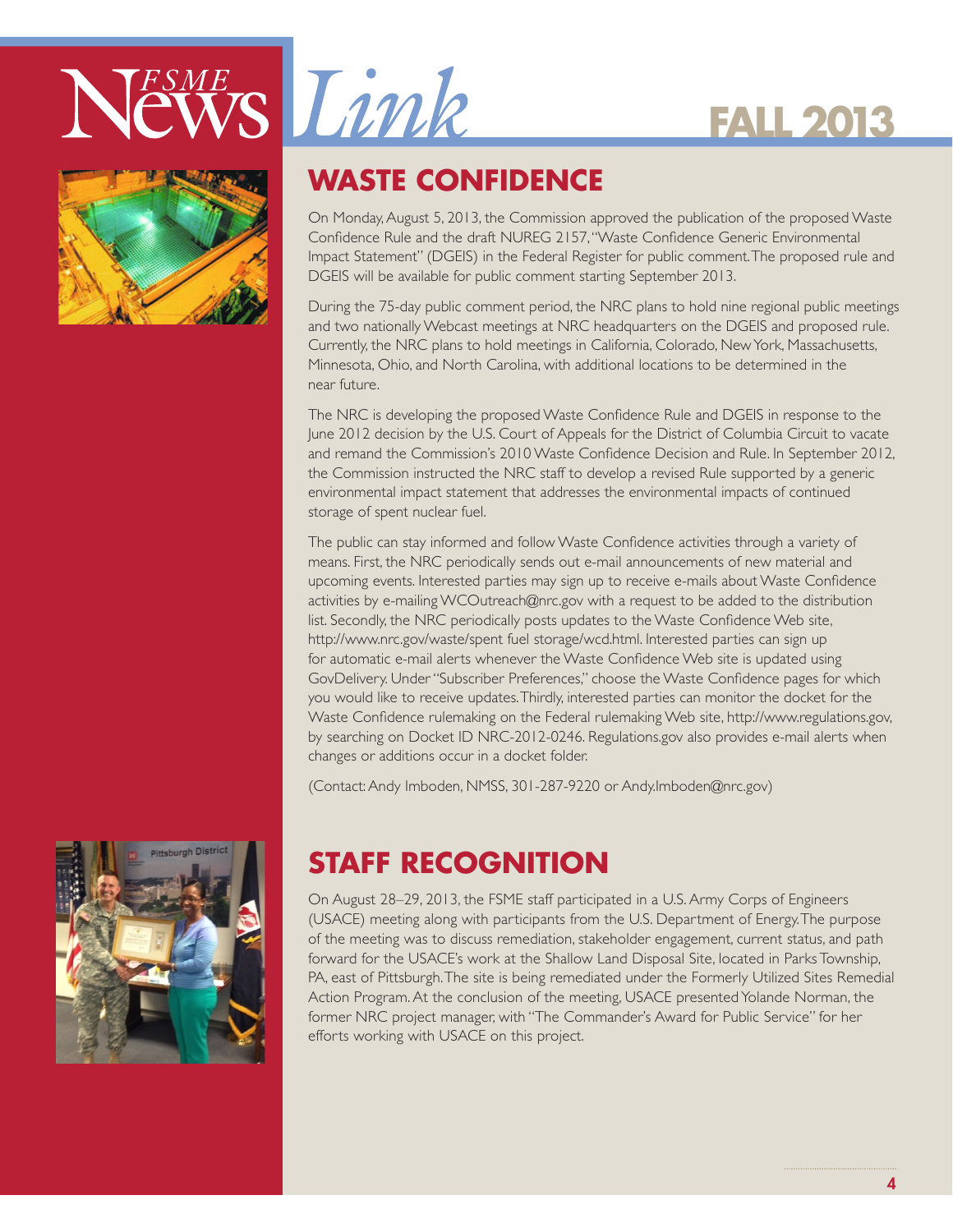



# **NATIONAL STATE LIAISON OFFICERS CONFERENCE**

On November 5-6, 2013, the NRC will host the next National State Liaison Officers Conference at NRC headquarters in Rockville, MD. State Liaison Officers are appointed by their Governors to serve as the State's primary liaison to the NRC. The NRC holds these conferences approximately every two years to provide an opportunity to discuss topics of mutual interest. The conference will provide attendees with opportunities to learn about and receive updates on a variety of topics related to nuclear regulations, nuclear security, and radiological public health and safety. The sessions will cover a variety of areas such as radiological incident response, status of new and operating reactors, decommissioning, lessons learned activities associated with the March 2011 earthquake and tsunami in Japan, and many others. There will be a diverse range of speakers from the NRC, other Federal agencies, and State organizations. Immediately following the conference, the NRC will hold an optional training session on effective communication of nuclear information on November 7, 2013. For additional information about the State Liaison Officer Program, please visit: http://www.nrc.gov/about-nrc/state-tribal/fst-liaison.html#state. For more details about the conference, please visit: http://homer.ornl.gov/nrc/conf/.

**FALL 2013**

(Contact: June Cai, FSME, 301-415-5192 or June.Cai@nrc.gov)



# **SIGNIFICANT ENFORCEMENT ACTIONS**

The NRC issued the following significant actions for failure to comply with a regulation.

#### **Braun Intertec Corporation (EA-13-056)**

On May 14, 2013, the NRC issued a Notice of Violation to Braun Intertec Corporation for a Severity Level III violation. The violation involved the failure to file, at least 3 days before engaging in the activity for the first time in a calendar year, information contained in NRC Form 241, "Report of Proposed Activities in Non Agreement States, Areas of Exclusive Federal Jurisdiction, or Offshore Waters"; a copy of the Agreement State specific license; and the appropriate fee as required by 10 CFR 150.20, "Recognition of Agreement State Licenses." Also, if applicable, the Agreement State licensee must file an amended form to request approval for changes in work locations. However, the Agreement State licensee possessed and used radioactive material in an area of exclusive Federal jurisdiction in 2013 without filing the initial information required. Additionally, the Agreement State licensee failed to file an amended form for a different work location in 2012.

#### **Bruker Detection Corporation (EA-13-012)**

On March 29, 2013, the NRC issued a Notice of Violation to Bruker Detection Corporation (Bruker), for a Severity Level III violation. The violation involved Bruker's failure to file NRC Form 241, "Report of Proposed Activities in Non Agreement States, Areas of Exclusive Federal Jurisdiction, or Offshore Waters," at least 3 days before engaging in licensed activities within the NRC jurisdiction, as required by 10 CFR 150.20 (b). Specifically, from April 16 to April 21, 2012, Bruker, a licensee of the Commonwealth of Massachusetts, possessed and used ion mobility spectrometer devices containing nickel 63 sealed sources in Indiana, a non Agreement State, without first filing NRC Form 241 with the NRC at least 3 days before engaging in such activity.

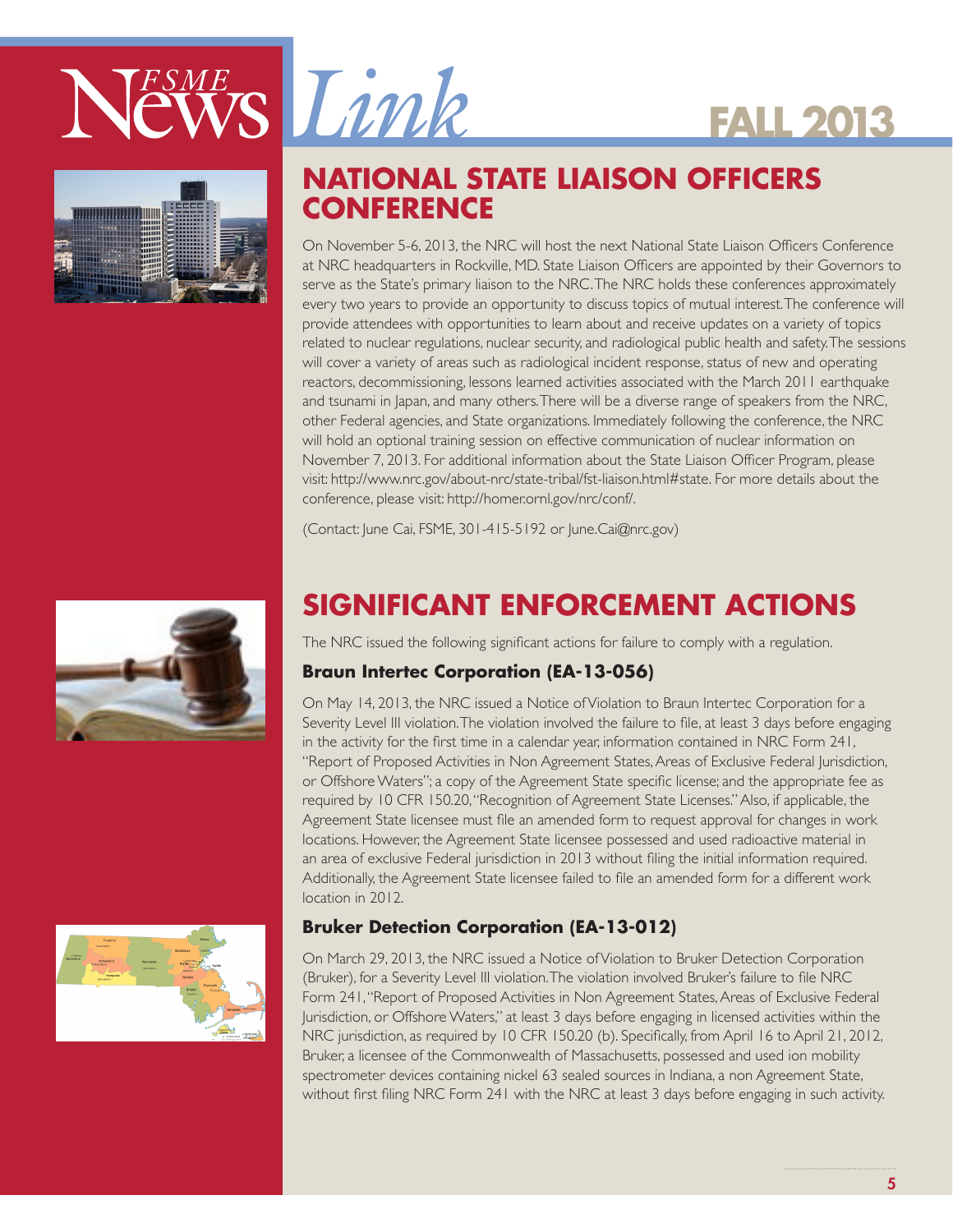





### **MEDICAL**

### **Mercy Hospital (EA-13-049)**

On May 16, 2013, the NRC issued a Notice of Violation to Mercy Hospital for a Severity Level III violation. The violation involved the failure of Mercy Hospital to secure from unauthorized removal or limit access to licensed material stored in controlled or unrestricted areas as required by 10 CFR 20.1801, "Security of Stored Material." On October 9, 2012, and February 25, 2013, the licensee failed to secure from unauthorized removal or limit access to licensed material that was stored in controlled or unrestricted areas as noted during an internal audit and an NRC inspection.

Information about the NRC's enforcement program can be accessed at http://www. nrc.gov/about-nrc/regulatory/enforcement/current.html. Documents related to cases can be accessed through the NRC's Agencywide Documents Access and Management System (ADAMS) at http://www.nrc.gov/reading-rm/adams.html. Help in using ADAMS is available by contacting the NRC Public Document Room staff at 301-415-4737 or 1-800-397-4209 or by sending an e mail to PDR.Resource@nrc.gov.

(Contact: Michele Burgess, FSME, 301-415-5868 or Michele.Burgess@nrc.gov)

# **GENERIC COMMUNICATIONS ISSUED**

The following is a summary of an NRC generic communication issued by FSME. If the document appears relevant to your needs and you have not received it, please call the technical contacts listed below. The Web address for the NRC library of generic communications is http://www.nrc.gov/reading-rm/doc-collections/gen-comm.

#### **REGULATORY ISSUE SUMMARY**

The NRC provides a regulatory issue summary (RIS) as an informational document used to communicate with the nuclear industry on a broad spectrum of matters.

**On July 30, 2013, the NRC issued RIS 2013-10, "Permanent Implant** 

**Brachytherapy Medical Event Reporting under 10 CFR Part 35,"** to all NRC medical use licensees, NRC master material licensees, Agreement State Radiation Control Program Directors, and State Liaison Officers. The RIS was issued to: (1) supply information to assist licensees in complying with the current NRC requirements related to permanent implant brachytherapy, and (2) announce that an Interim Enforcement Policy, has been developed and published and explain the enforcement discretion the NRC will use to provide regulatory relief to licensees until the implementation date of a revised final rule, 10 CFR Part 35, "Medical Use of Byproduct Material," associated with the medical event reporting requirements.

(Contact: Ronald Zelac, FSME, 301-415-7635 or Ronald.Zelac@nrc.gov

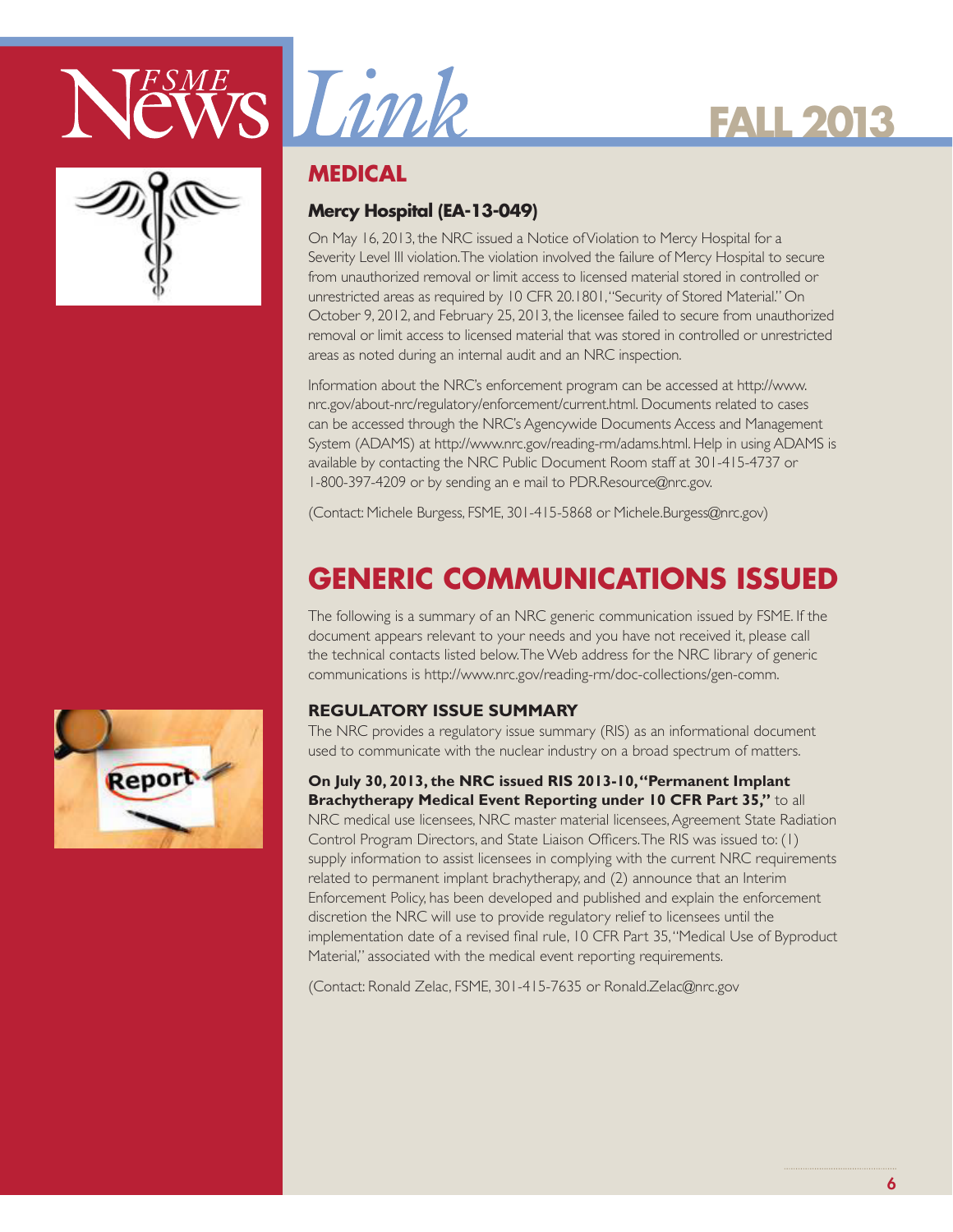

# **SELECTED FEDERAL REGISTER NOTICES**

#### **June 14, 2013**

#### *78 FR 35746, Advance Notification to Native, American Tribes of Transportation of Certain Shipments of Nuclear Waste, (Final Rule; Implementation)*

Summary: NRC licensees are currently required to provide advance notice to participating Federally recognized Tribal governments regarding shipments of irradiated reactor fuel and certain nuclear wastes that pass within or across their reservations. Agreement State licensees will be required to provide advance notifications for certain shipments of radioactive material at the time the applicable Agreement State implements its requirements.

**FALL 2013**

Contact: James Firth, FSME, 301-415-6628 or James.Firth@nrc.gov

#### **June 25, 2013**

*78 FR 37927, List of Approved Spent Fuel Storage Casks: MAGNASTOR System, (Final Rule)*

Summary: The NRC is amending its spent fuel storage regulations by revising the NAC International, Inc. (NAC) Modular Advanced Generation Nuclear All-purpose Storage (MAGNASTORR) Cask System listing within the ''List of Approved Spent Fuel Storage Casks'' to include Amendment No. 3 to Certificate of Compliance (CoC) No. 1031. Contact: Naiem S. Tanious, FSME, 301-415-6103 or Naiem.Tanious@nrc.gov

#### **June 27, 2013**

#### *78 FR 38739, Standard Format and Content for Post-Shutdown Decommissioning Activities Report, (Regulatory Guide; Issuance)*

Summary: The NRC issued Revision 1 of Regulatory Guide (RG) 1.185, ''Standard Format and Content for Postshutdown Decommissioning Activities Report.'' This guide describes the Commission's requirements regarding the submission of a post-shutdown decommissioning activities report).

Contacts: James Shepherd, FSME, 301-415-6712 or James.Shepherd@nrc.gov or Edward O'Donnell, RES, 301-251-7455 or Edward.Odonnell@nrc.gov

#### **July 1, 2013**

#### *78 FR 39462, Revision of Fee Schedules; Fee Recovery for Fiscal Year 2013, (Final Rule)*

Summary: The NRC amended the licensing, inspection, and annual fees charged to its applicants and licensees. The final rule was effective on August 30, 2013.

Contact: Arlette Howard, OCFO, 301-415-1481 or Arlette.Howard@nrc.gov

#### **July 11, 2013**

#### *78 FR 41720, CampCo Petition to Allow Commercial Distribution of Tritium Markers, (Petition for Rulemaking; Receipt and Request for Comment)*

Summary: The NRC published for comment a petition for rulemaking filed with the Commission by CampCo (the petitioner) on December 2, 2011, and supplemented on September 18, 2012. The petitioner requests that the NRC amend its regulations to allow the commercial distribution of tritium markers for use under exemption from licensing requirements. Contact: Vanessa Cox, FSME, 301-415-8342 or Vanessa.Cox@nrc.gov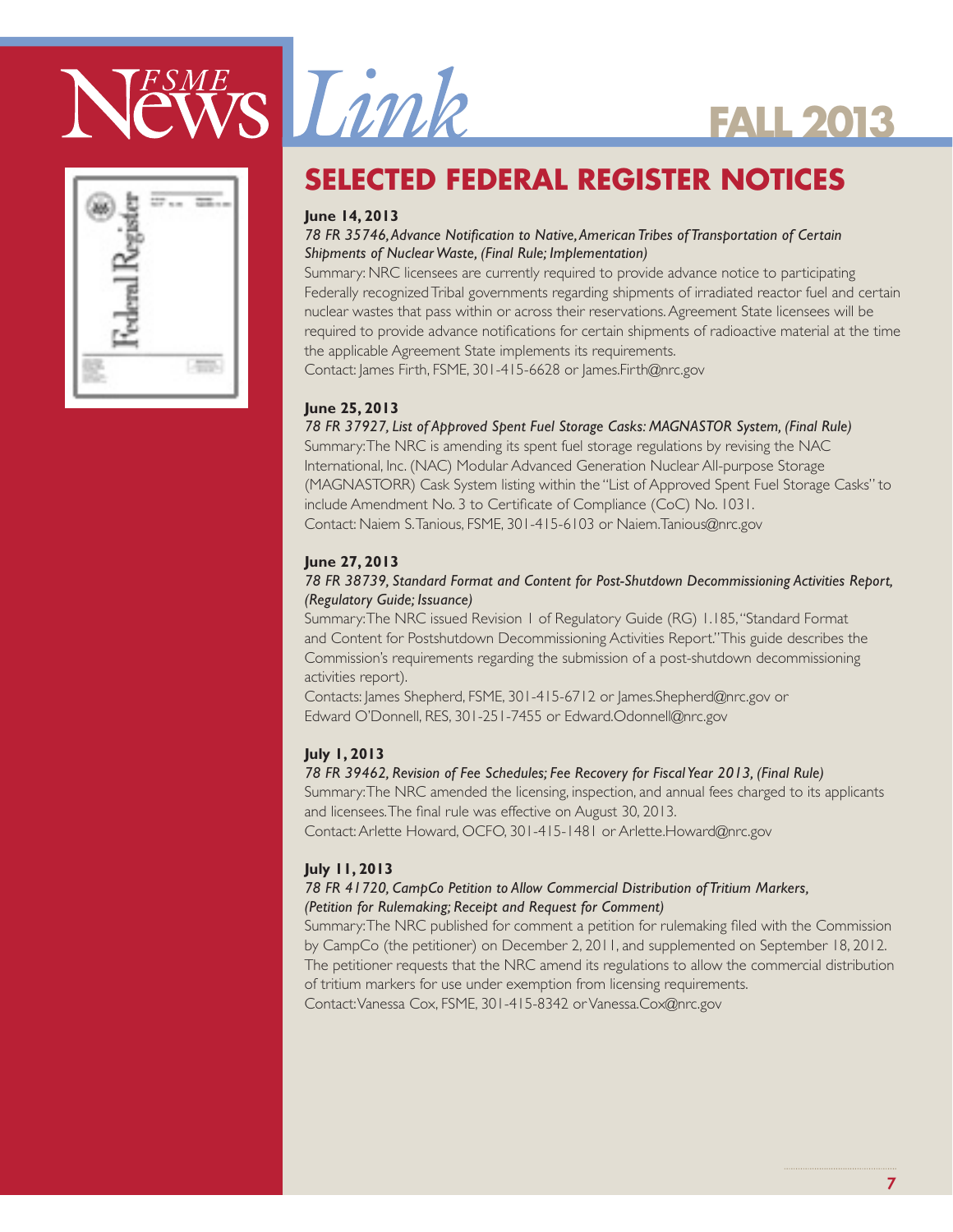



#### **July 12, 2013**

#### *78 FR 41835, Inflation Adjustments to the Price-Anderson Act Financial Protection Regulations, (Final Rule)*

Summary: The Atomic Energy Act of 1954, as amended (AEA), required NRC to adjust the maximum total and annual standard deferred premiums specified in the Price-Anderson Act for inflation at least once during each 5-year period following August 20, 2003. The NRC is amending its regulations to satisfy this requirement. Contact: Ryan K. Lighty, OGC, 301-415-1938 or Ryan.Lighty@nrc.gov

#### **August 9, 2013**

#### *78 FR 48726, Placement of the Georgia Agreement State Program on Probation, (Notice of the Georgia Agreement State Program being placed on probation)*

Summary: The NRC announced the placement of the Georgia Agreement State Program (Georgia Program) for the regulation of certain Atomic Energy Act materials on probation and a further increase in the NRC oversight of the Georgia Program, including overseeing implementation of a ''Program Improvement Plan'' developed by the staff of the Georgia Program. Once the Georgia Program has met the commitments made in the ''Program Improvement Plan,'' and has demonstrated significant and sustainable improvements, the probationary status could be lifted. Contact: Lisa Dimmick, FSME, 301-415-0694 or Lisa.Dimmick@nrc.gov

#### **September 9, 2013**

#### *78 FR 54959, Revision of Fee Schedules; Fee Recovery for Fiscal Year 2013; Correction, (Correcting Amendment)*

Summary: The NRC published a final rule in the Federal Register on July 1, 2013 (78 FR 39461), amending the licensing, inspection, and annual fees charged to its applicants and licensees. The final rule inadvertently removed from a fee category description the word ''one,'' which is necessary to indicate the number of government-to-government consents included in this fee category. This document corrects the error. Contact: Arlette Howard, 301-415-1481 or Arlette.Howard@nrc.gov

#### **September 16, 2013**

#### *78 FR 56839, Compatibility of Generally Licensed and Exempt Devices, (Petition for Rulemaking; Denial)*

Summary: The NRC is denying a petition for rulemaking (PRM), dated May 7, 2012, submitted by Mr. Sean Chapel (the petitioner) on behalf of the Association of Device Distributors and Manufacturer. The petition was assigned Docket No. PRM–32–7. The petitioner requested that the NRC create a new regulation for exempt devices similar to the NRC's regulations for generally licensed devices. The petitioner also requested that the NRC change the Agreement State compatibility designation of the regulations applicable to generally licensed devices that are specified in 10 CFR 31.6 from ''C'' to ''B''. The NRC is denying the petition because the petitioner fail to present any significant new information or arguments that would support the requested changes, nor has he demonstrated a need for a new provision for exempt devices. Contact: Solomon Sahle, FSME, 301-415-3781 or Solomon.Sahle@nrc.gov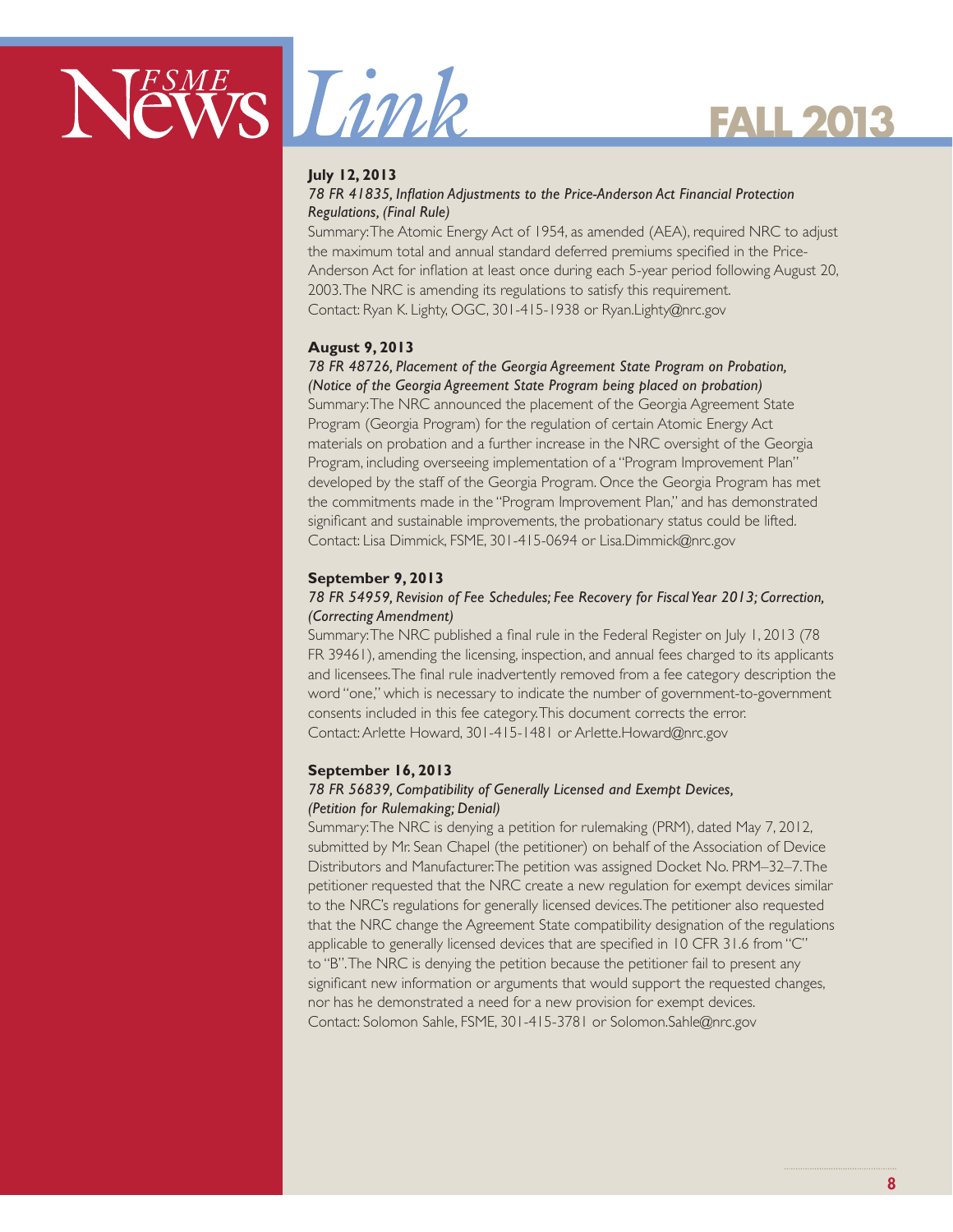



## **ONGOING RULEMAKINGS**

#### **RULEMAKING DESCRIPTION STATUS**

#### **PROPOSED RULES**

10 CFR Part 61–Low-Level Radioactive Waste (LLRW) **Disposal** 

10 CFR Part 35, Medical Use of Byproduct Material Medical event Definitions, Training and Experience and Clarifying Amendments

The proposed rule would revise 10 CFR Part 61 to require LLRW disposal licensees and license applicants to conduct updated and new site-specific analyses and to permit the development of criteria for future LLRW acceptance based on the results of these analyses.

The proposed rule would amend the reporting and notification requirements for a medical event for permanent implant brachytherapy, training and experience requirements, and changes to address a request filed in a petition for rulemaking.

The rulemaking package (SECY-13-0075 dated July 18, 2013) was sent to the NRC Commission for review.

The rulemaking package (SECY-13-0084, dated August 8, 2013) was sent to the NRC Commission for review. The Commission has requested a public meeting to hear the views of the medical community, Agreement States, and the staff, before it votes on the proposed rule. The meeting is scheduled for October 18, 2013.

#### **FINAL RULE**

10 CFR Part 71– Compatibility with Transportation Standards The proposed rule would amend the transportation safety requirements in 10 CFR Part 71 to make changes to the NRC regulations for the packaging and transportation of radioactive material.

The NRC published the proposed rule in the Federal Register on May 16, 2013 (78 FR 28988). A final rule will likely be sent to the Commission in June 2014.

#### **DIRECT FINAL RULE**

10 CFR Part 73–Safeguard Information Modified Handling (SGI-M) Categorization Change for Materials Facilities

The direct final rule and companion proposed rule would remove SGI-M designation of the security-related information for large irradiators, manufacturer and distributors, and for transport of category 1 quantities of radioactive material. The rulemaking will also result in the removal of the SGI-M designation of the security-related information for the transportation of irradiated reactor fuel that weighs 100 grams or less in net weight of irradiated fuel. The security-related information for these facilities and the transportation of certain materials will no longer be designated as SGI-M and would be protected under the requirements of the new 10 Part 37, "Physical Protection of Category 1 and Category 2 Quantities of Radioactive Material."

The staff sent the Commission a rulemaking package on April 24, 2013 (SECY-13-0045), which the Commission approved. The direct final rule and companion prosed rule will likely be published in late 2013 or early 2014.

*continued on page 10* 99